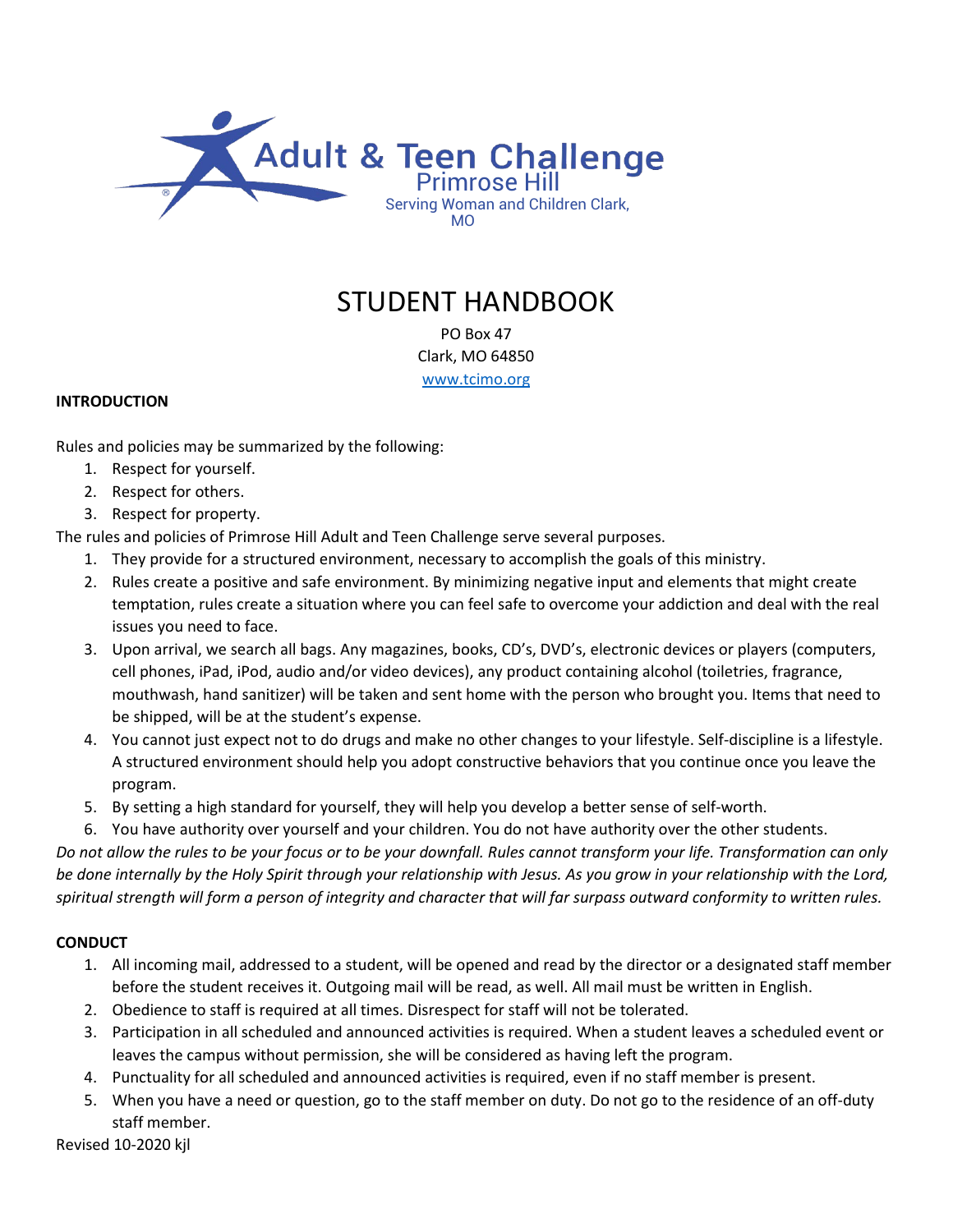- 6. Do not use one staff member in opposition against another. If one staff member tells you to do something, do not go to another staff member to get your way.
- 7. The use of tobacco, drugs and alcohol in any form, is prohibited.
- 8. Gum is not allowed at any time.
- 9. Cursing, vulgar conversation or excessive talk about your past, before coming into the program, is prohibited.
- 10. Do not talk to other students about leaving the program. When a staff member hears of you threatening to leave, you will be sent to your room with your child(ren) immediately. You will remain there until you leave. You will be provided with bags to pack. When you leave, you must take all your belongings with you. Anything left will be donated to charity. You must also fill out and sign the discharge papers. If you walk out without being processed, your legal documents will be mailed to your permanent address or next of kin.
- 11. Beyond casual greetings, any conversation, flirting, exchanging personal contact information or writing notes to men and women is prohibited. Personal contact information is prohibited from being given to anyone outside of the program.
- 12. Respect each other's personal space. Horseplay, excessive or unwanted physical contact is prohibited. Violent behavior is grounds for immediate dismissal.
- 13. No tossing, swinging a child by the arms or picking up a child by one arm. No child may pick up another child.
- 14. Student money policy:
	- a. All student money will be deposited and locked in a safe place.
	- b. A student will have access to money, as needed.
	- c. A student will not have any money in her possession for any reason other than allowed by staff. Change and receipts equal to the amount given must be turned in to the staff member.
	- d. Check sent for a student's personal account must be made out to Primrose Hill Adult and Teen Challenge.
	- e. It is recommended that no more than \$75 be in a student's account.
	- f. PHATC is not responsible for lost or stolen money.
	- g. Borrowing from another student or staff member is prohibited. If a student chooses to give anything to another student, this must have the written consent of both students.
- 15. Taking another student's property, without their permission is prohibited.
- 16. The center director must approve all reading material brought in from outside of PHATC. Signing up to receive literature is prohibited. All CD's and DVD's must be approved by the center director.
- 17. A student is permitted to be outside of the house for the following:
	- a. Assigned chores
	- b. Playground duty
	- c. Leisure time, if approved by staff

*No student is permitted out of the house, without a staff member, after dark.*

- 18. Littering is prohibited. Do not leave litter in vehicles. No food or drinks are allowed in the PHATC vehicles, unless approved by a staff member.
- 19. Students are not allowed to leave the property unless they have staff approval and are signed out.
- 20. Students are not permitted to do another student's work, including volunteer activities, without permission from the staff.

# **GENERAL HOUSE RULES**

- 1. All student's belongings will be searched by a staff member upon arrival.
- 2. Knock before entering staff offices. Enter with permission, only.
- 3. Immediately report facility or property damage to the staff.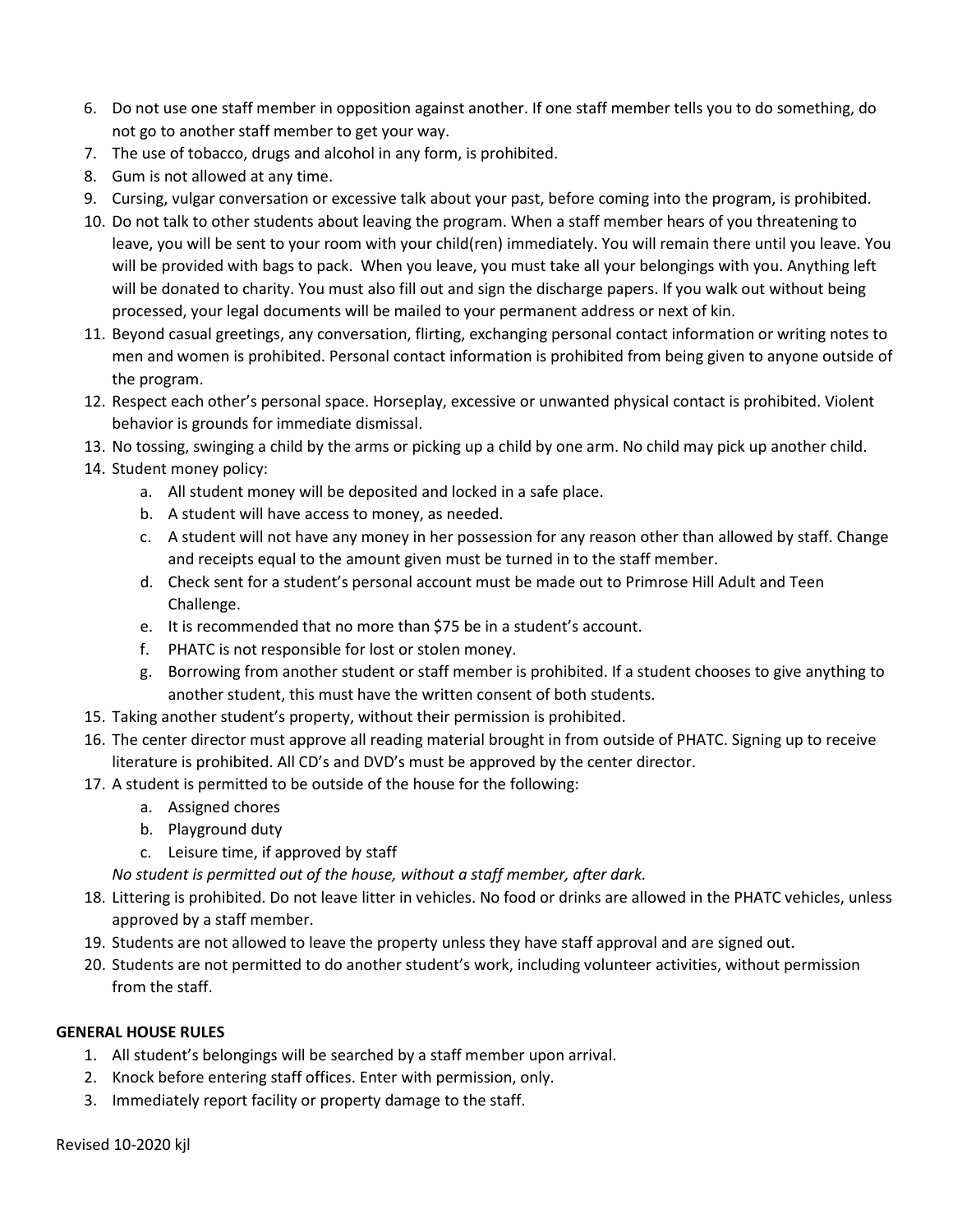- 4. Students will be assigned a specific day and time to do their laundry. Laundry must be done at this time unless there has been written permission given by a staff member.
- 5. The following are off limits to all students:
	- a. Offices
	- b. Furnace room
	- c. Staff residence
	- d. Garage
	- e. Medication room
- f. Library
- g. Freezers/refrigerators/pantry
- h. All storage closets
- i. Other student's rooms
- 6. Only students who are assigned to be cooking are allowed in the kitchen. No children are allowed in the kitchen, during meal preparation time.
- 7. Taking food from the pantry, refrigerators and freezers is prohibited.
- 8. Talking or making noise after quiet time is prohibited. Please respect others who may want to read, pray or sleep.
- 9. Attendance at celebrations is required.
- 10. No student is permitted to be out of their room after lights out and may come out no earlier than wake up.
- 11. Do not flush anything other than toilet paper down the toilets. Baby wipes and feminine products should be disposed of properly in the waste containers in the bathroom.
- 12. It is your responsibility to receive medication at the posted times.
- 13. Camera are permitted. Photos may be developed when you are on a pass.

# **BEDROOM**

- 1. Room cleaning:
	- a. Rooms are to be cleaned using the room evaluation checklist.
	- b. Rooms must be cleaned before devotions and remain in order the entire day.
	- c. Rooms will be inspected at least one time per day.
	- d. Rooms may be shown to a visitor at any time.
- 2. No student is permitted to be in their room Monday-Friday 8:00 am-8:45 pm. If you have children residing with you, you may go to your room at 7:30 pm. You come back to the main level for study hall. You may have free access to your room on Saturday and Sunday.
- 3. All lights and fans must be turned off when you are not in the room. No window should be open when the air conditioning or heat is on.
- 4. Only pictures of immediate family are permitted. Do not hang anything on the walls.
- 5. Students and their children are not permitted to enter another student's room.
- 6. The bathroom in the childcare is for children, staff, volunteers and guests only.
- 7. Only water in a lidded container is permitted in bedrooms. Please use a coaster under the container so that you do not mark the furniture.
- 8. Be respectful of others and keep the noise to a minimum.
- 9. Never leave a child unattended in the bathroom.
- 10. Everyone must be in bed at lights out time.

#### **KITCHEN AND FOOD**

- 1. All Food must be consumed in the kitchen or dining room unless otherwise permitted by staff.
- 2. Complaints about food that is served is prohibited.
- 3. Saving food from meals for later, is prohibited.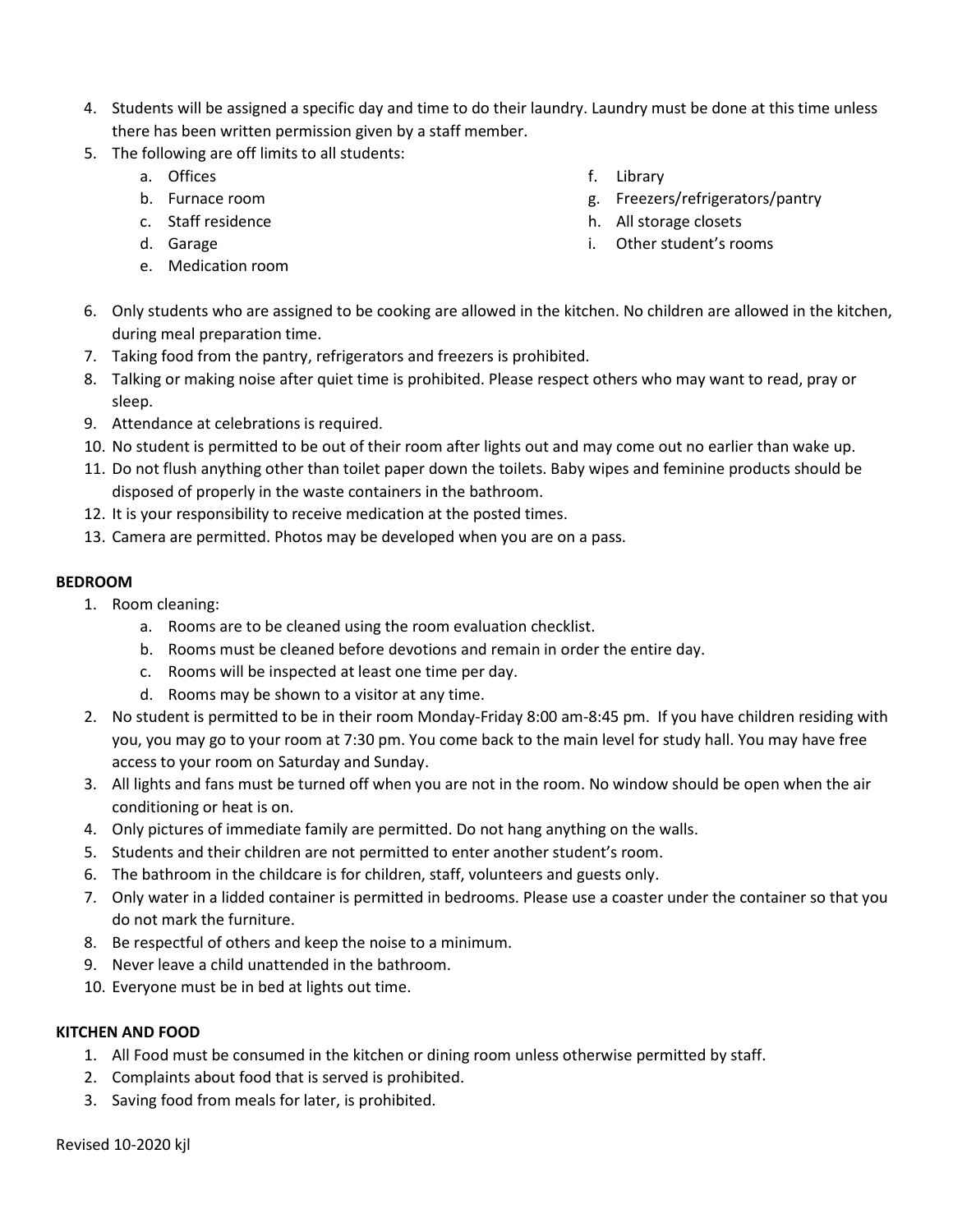- 4. All food given to students by their family or brought in by students, will be placed in the pantry to be available to all students, at the discretion of the staff.
- 5. Kitchen workers and cooks are not allowed special food privileges.
- 6. Only those who are preparing meals are permitted in the kitchen.
- 7. Children:
	- a. Are not permitted in the kitchen during meal preparation time.
	- b. Must stay in their seats during mealtime. No lying down or standing on chairs.
	- c. No toys in the kitchen or dining room.
	- d. Shoes must be worn.
	- e. As soon as you are finished eating, scrape food into the trash, rinse dishes and stack neatly. Wipe your child's hands and face. Wipe the table, seat, legs of the chairs and sweep your area.
	- f. May have water only in sippy cups or bottles, except during mealtime. Water only is permitted in the childcare unless the child requires formula or breast milk.
	- g. On a child's birthday, mothers are strongly encouraged to bake a cake and decorate it for their child.
- 8. No food or kitchen items may be removed without permission.
- 9. Only water is allowed outside of the kitchen and dining room.

#### **DEVOTIONS, CHAPEL AND CLASS**

- 1. Personal devotions in the morning and evening is for praying reading your bible, devotional reading and journaling in your bedroom.
- 2. Be on time, even if the teacher is not present. If the teacher is not there, begin studying or reading until she arrives. No talking.
- 3. Restroom breaks must be taken before or after chapel or class, with staff permission.
- 4. No getting up or leaving, without permission.
- 5. All reading material during class time must pertain to your class work.
- 6. Talking and sleeping during devotions, chapel and class time is prohibited.
- 7. Writing or reading letters is prohibited during devotions, chapel and class time.
- 8. Do not write or pass notes.
- 9. Class is not over until you are dismissed.
- 10. Keep your desks clean and in order. Do not lean back on chairs. Push your chairs under when leaving.
- 11. A water bottle is permitted during class time.

#### **WORK THERAPY POLICIES**

- 1. Students designated to oversee a job have the responsibility to collect all tools and materials, clean up area and make sure all assignments are completed.
- 2. Breaks are only taken with permission from the staff on duty.
- 3. Do not stop working until you are instructed to do so. Immediately upon completion of the assigned task, report to the staff on duty to receive further instructions.
- 4. Students will be evaluated on job performance. Diligence and responsibility are required.
- 5. Students are not scheduled for more than 40 hours per week for work or fundraising experience. This excludes church services. *Since students do not pay rent, funds received from work therapy will be utilized toward room and board.*

# **CHURCH POLICIES**

- 1. Talking, reading, sleeping, gum and candy are not permitted during church services.
- 2. Children must sit with their mother or be placed in nursery or classroom.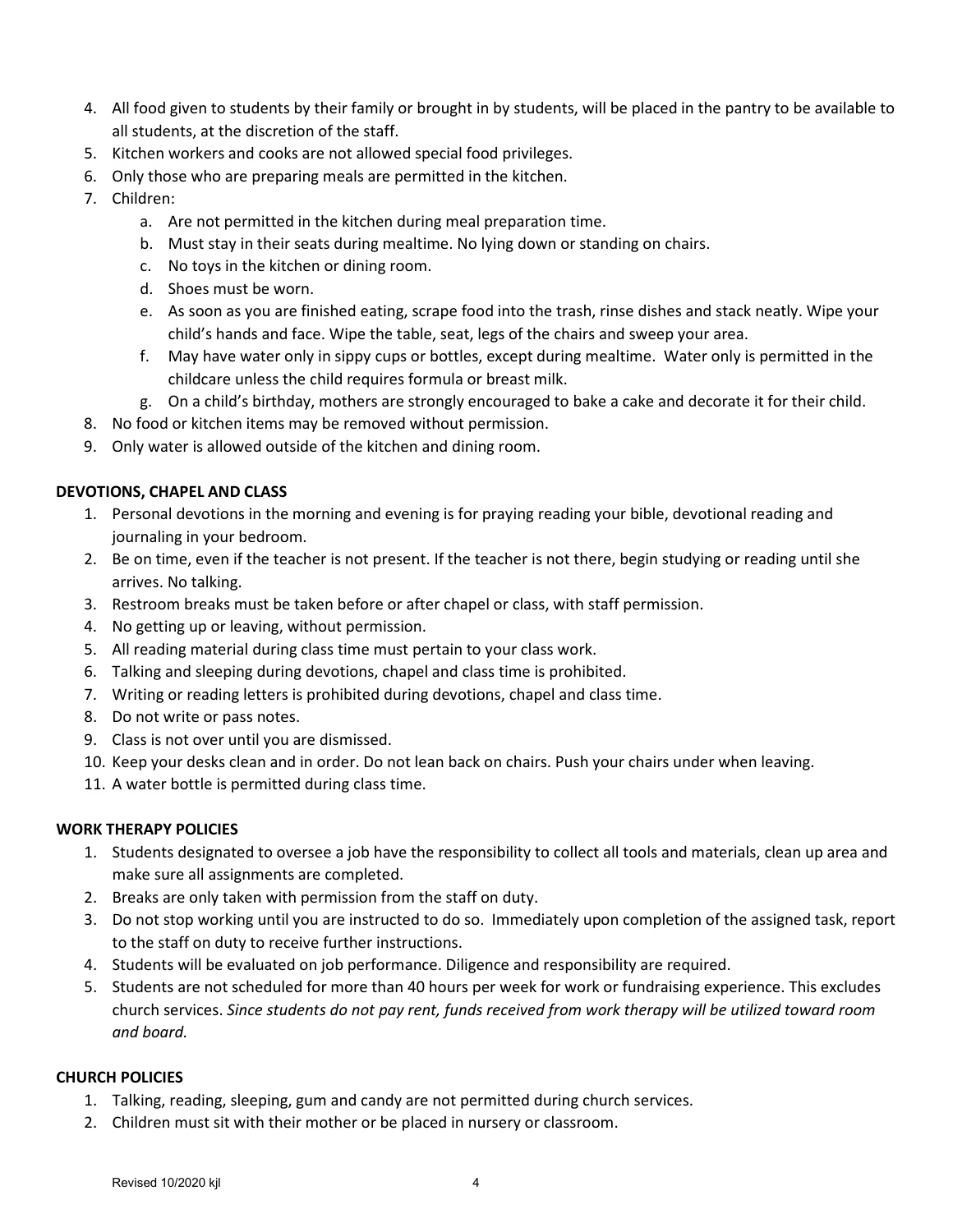- 3. All students must sit together in the area designated by the staff. Students must always stay with the group or have an accountability partner with them.
- 4. Remain in your seat and face the front.
- 5. Walking around and talking without permission is prohibited.
- 6. Initiating conversation, flirting, exchanging contact information or writing notes to anyone, especially men, is prohibited.
- 7. Use the restroom before the service begins. No one will be permitted to use the restroom during the service unless it is an emergency.
- 8. When family members visit, for church services, you may not sit with them or visit with them unless you have permission from the staff.
- 9. Public sharing of testimony must be cleared with the staff before the service.
- 10. Do not fill out visitor information cards.
- 11. All literature or electronic media is for PHATC and not the individual student.

#### **CLOTHING AND APPEARANCE POLICIES**

- 1. All clothing must be modest. The definition of modesty is determined by the director. No tight or see through clothing is permitted.
- 2. Clothes should be neat and clean with no holes or stains.
- 3. All clothing must be loose fitting with the ability to pinch one inch of fabric and no panty lines showing.
- 4. Bras, with no straps showing, and panties, no thongs, must always be worn.
- 5. Shirts and tops:
	- a. You are permitted to wear plain or Christian graphic tee-shirts only.
	- b. Tops with straps must be at least 2 inches wide.
	- c. Shirts are to be buttoned to the second from the top button
	- d. No cleavage showing.
- 6. Skirts and dresses:
	- a. Dresses must be modest with no cleavage showing.
	- b. Skirts must be to the knee.
	- c. Slits in skirts may not go above the knee when standing up.
- 7. Leggings and tight pants may only be worn with a top that covers the buttocks.
- 8. Shoes must always be worn.
- 9. Hats and sunglasses may not be worn in the house.
- 10. Be fully dressed when leaving the bedroom area.
- 11. Body piercing jewelry is not permitted except for modest earrings, one in each ear lobe.

#### **Chapel, class and mealtime**

- 1. Casual shoes are acceptable. No slippers. Laced shoes must be tied.
- 2. Jeans, slacks, capris or cropped pants can be worn.

#### **Work therapy**

- 1. Nice shirts or T-shirts must be worn. Change out of work clothes for meals (unless staff permit otherwise).
- 2. Jeans or appropriate work clothes must be worn.

#### **Evenings and recreation**

- 1. Warm-ups/sweats are allowed if they are neat and clean with no holes.
- 2. Shoes or sandals.
- 3. Loose-fitting shorts (3" above the floor when kneeling) may be worn from May 1-September 30.

#### **Church services**

- 1. Dress clothes are required.
- 2. No flip flops.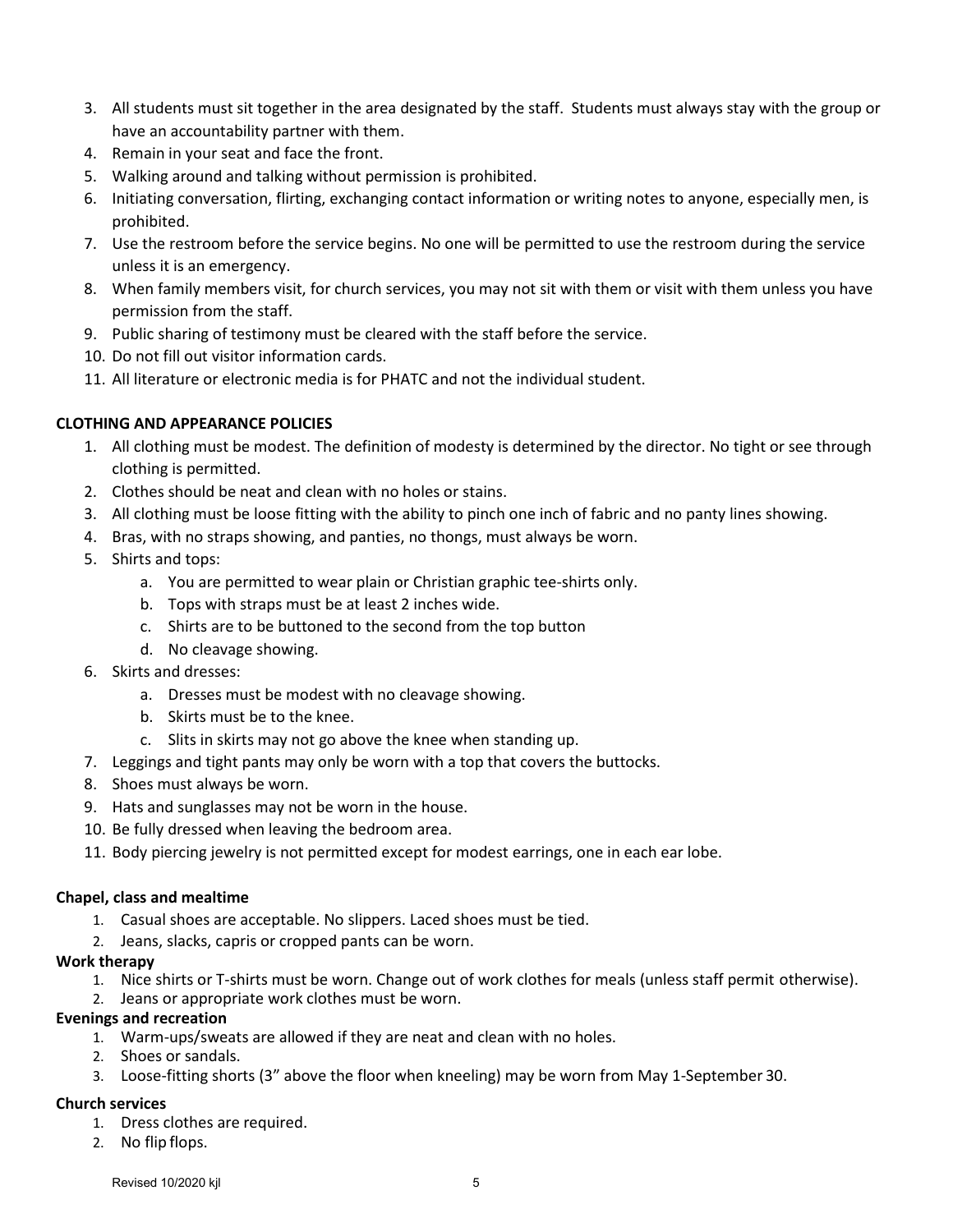# **Personal hygiene**

- 1. Neat, clean appearance is always required.
- 2. Hair must be styled neatly. Changes in style and color must have the written permission of the director.
- 3. Shower daily. Shower time is limited to ten (10) minutes.

# **PHYSICAL HEALTH POLICIES**

- 1. Students with ongoing medical needs must report them to the director before entering the program so that an action plan for meeting those needs may be implemented.
- 2. Students who develop physical problems while in the program, should immediately report them to the staff on duty.
- 3. Students who are ill, may request prayer, according to James 5:14.
- 4. Medical appointments, that are deemed necessary, may be made by filling out the "request form".
- 5. A staff member will take the student for the appointment and remain with them throughout the appointment.
- 6. Students are responsible for all medical bills. A student that does not have financial means, will be taken to the county medical facility.
- 7. All medication will be locked in the medication room and will be made available to the student as prescribed*. It is the student's responsibility to take medication as prescribed.*
- 8. Students who require dental work are responsible to have sufficient funds available before going to the dentist.
- 9. A student who wakes up and is not feeling well, must get up and prepare for the day on a regular schedule. If, after being up for 30 minutes, she feels that she is too ill to participate in the program, she must request permission from the staff to remain in bed for the day. Her meals of broth, crackers and water will be brought to her by a staff member. After 7 sick days, one week will be added at the end of your program time.
- 10. When a child is ill, has been evaluated and needs to stay in the room, the child must remain in the room all day. The child will receive a diet consistent with his or her illness. Mom will remain with the child and is encouraged to do classwork while the child sleeps.
- 11. Students with health problems that require doctor appointments, hospital stays or a long healing process, will need to go home until they can participate in the program. They will need to reapply to return to the program.
- 12. PHATC does not discriminate against those who are HIV positive in the admissions procedure. Because a large number of IV drug users have been infected by HIV at any given time, there may be students in the program that are positive. We do not require students who are positive to inform other students in the program of their HIV status.

#### **LEGAL MATTERS**

- 1. Students must receive permission to discuss legal issues from the proper authorities, before entering the program.
- 2. Students must inform the director regarding parole, probation or any court requirements.
- 3. If a student is on probation, a local probation officer will visit, according to prescribed schedule.
- 4. If a student is required to make a court appearance, they must complete Personal Studies for New Life, project 303, Go See the Judge.
- 5. Court appearances are not for personal matters, unless subpoenaed by the court.
- 6. Legal assistance:
	- a. PHATC does not provide legal services.
	- b. When legal assistance is necessary, the director will assist in procuring legal aid if the director believes that it would not adversely affect the student's program.
	- c. Students will bear all legal aid costs.
	- d. PHATC is not responsible for any legal repercussions that may occur if a student is dismissed or leaves the program.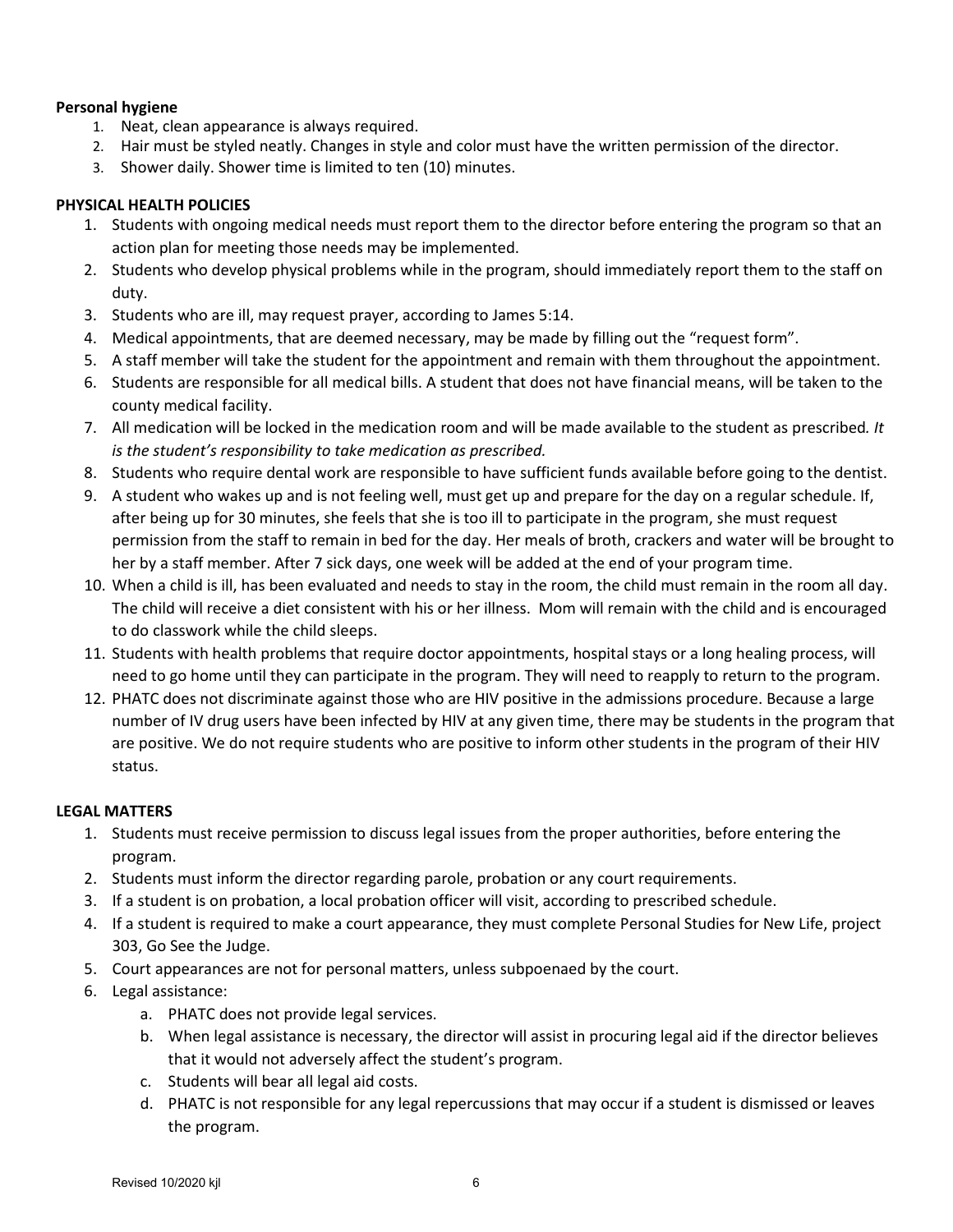#### **DISCIPLINE POLICY**

Students agree to abide by the rules and policies when they enter the PHATC program. Discipline policies apply to those students who violate the rules and policies. Violations will result in being given a violation notice. A staff member may write a violation notice after thoughtful consideration of the situation.

When a notice is given, the staff member will:

- 1. Explain to the student why the notice is being given.
- 2. The notice will be signed and given to the director.
- 3. The director will issue the appropriate consequence.
- 4. Continued violations may require dismissal from the program.
- Discipline may include:
	- 1. Loss of privileges.
	- 2. A talking fast for a designated time.
	- 3. Free time may be replaced with a work or writing assignment.
	- 4. A student may be dismissed from the program for any of the following reasons:
		- a. Continued non-compliance of rules and policies
		- b. No positive change or growth
		- c. Rebellious conduct
		- d. Failure to maintain a teachable attitude
		- e. Possession or use of tobacco, alcohol or drugs in any form
		- f. Talking to another student about leaving the program
		- g. Refusing to participate in scheduled activities
		- h. Creating strife and discord within the program or talking negatively about the program to others
		- i. Having sexual relations/activity with other students or staff
		- j. Sexual abuse or harassment
		- k. Threats of bodily harm
		- l. Physically striking another person
		- m. Violent or abusive behavior
		- n. Deliberate destruction of facility equipment or property
	- 5. Discipline will not involve any of the following:
		- a. A student will not be detained against her will.
		- b. If a student is required or volunteers to leave the program, discharge procedures will be followed.

#### **NICOTINE OFFENSES**

- 1. First offense
	- a. You will write a three page, both sides, report on the character quality of self-control.
	- b. You will receive only one 10-minute call per week for the next four weeks of eligibility.
	- c. You will miss your next scheduled visit.
- 2. Second offense
	- a. 30 days will be added at the end of the program.
	- b. You will miss your next two scheduled visits.
	- c. You will receive one 10-minute call per week for the next four weeks.
- 3. Third offense
	- a. 60 days will be added to the end of the program.
	- b. You will receive only one 10-minute phone call for the next four weeks of eligibility.
	- c. You will miss your next scheduled visit and will surrender your next pass.
- 4. Fourth offense

You will be dismissed from the program.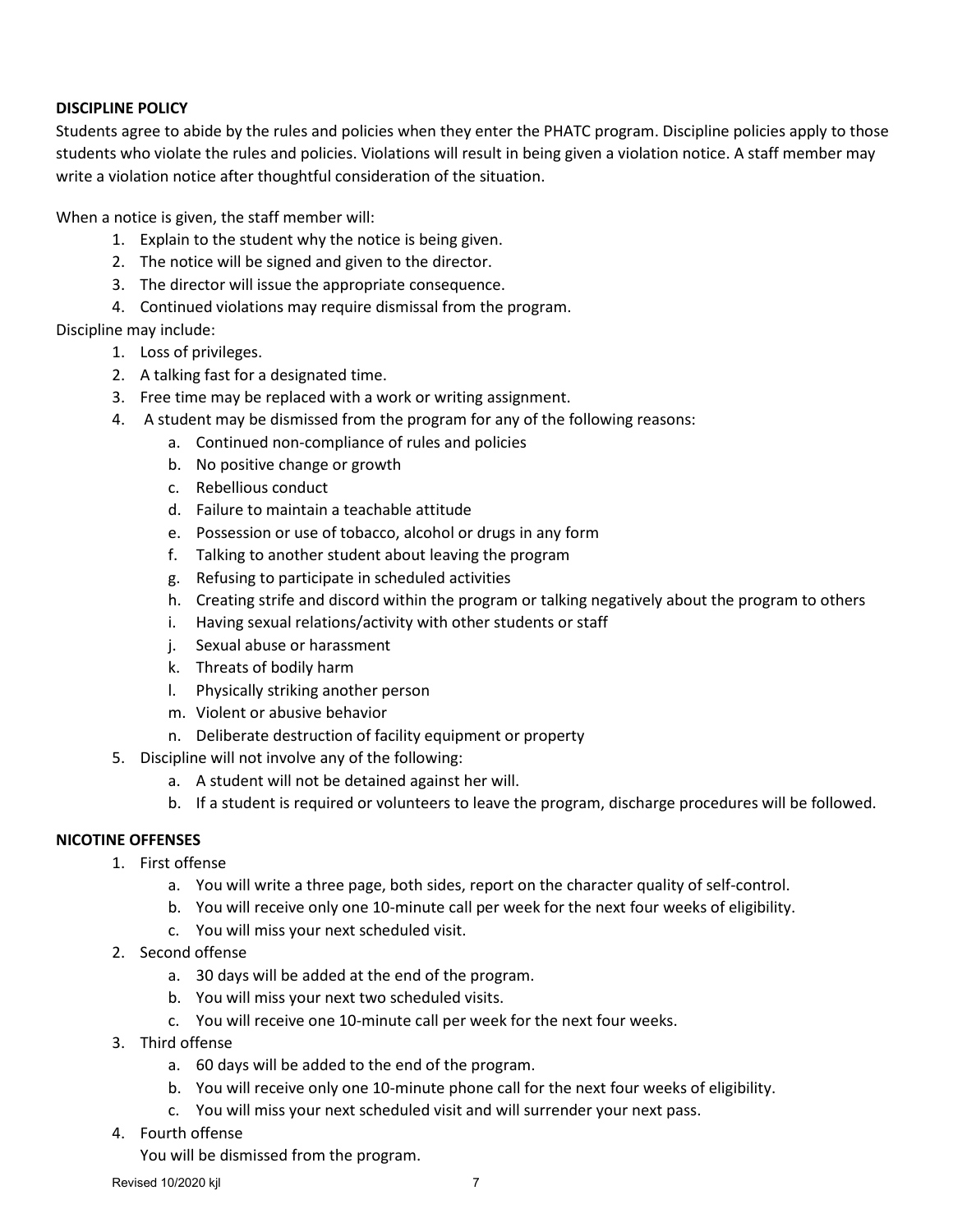# **EDUCATIONAL DISCIPLINE**

If you do not complete each contract by the stated deadline, you will be placed on academic discipline until you are current.

# **DISCHARGE**

If you wish to leave the program, notify the staff and follow these exit procedures:

- Leave during office hours, Monday -Friday, 8:00 am-4:00 pm.
- If you are leaving the program, you must go to your room and stay there until departure.
- You will be permitted to make one phone call to your family.
- We will provide a ride to the bus station to purchase a ticket to go home.
- Take all your possessions with you. Anything left behind, will be kept for 30 days. After 30 days, they will become the property of Primrose Hill Adult and Teen Challenge.

# **POLICIES & PROCEDURES REGARDING OUTSIDE COMMUNICATION, VISITS, PASSES & OUTINGS** *All privileges will be monitored by staff.*

Letters, calls, visits and passes are allowed to and from immediate family and a pastor only. Immediate family includes parents, grandparents, siblings, husband and children. Common-law husband and boyfriends are not considered immediate family.

- **MAIL**
	- 1. You must be in the program for two weeks before you can receive mail.
	- 2. Letter writing is approved to immediate family and pastor only.
	- 3. All letters will be read and reviewed by PHATC leadership prior to you receiving them.
	- 4. Letters, both incoming and outgoing, must provide address and phone contact information.
	- 5. All outgoing mail is to be unsealed and stamped.
	- 6. Money received will go directly to the designated account.
	- 7. Mail will be distributed by staff.
	- 8. Any correspondence or package received that is considered suspicious of being counterproductive, will be destroyed. Any prohibited items will be confiscated and sent home on the next visit day.

#### **PHONE CALLS**

- 1. You must be in the program for two weeks before you can make a phone call.
- 2. Upon your arrival, you may make one phone call to family or your probation officer to let them know that you arrived safely. Phone calls to your probation officer are excluded from your phone call limitations but must be approved by the director.
- 3. One twenty-minute phone call per week to approved immediate family or pastor.
- 4. All phone calls are monitored by staff.
- 5. If the mother has other children not present at PHATC, they may make an additional five-minute call to each child once per week. These calls start the first week of entry to reinforce the mother's bond with her children while away.

# • **FATHER TO CHILD WHEN MOTHER IS NOT MARRIED TO FATHER**

- 1. Father must be on the birth certificate
- 2. Mother must approve of contact, in writing, which will be placed in the phone log and file.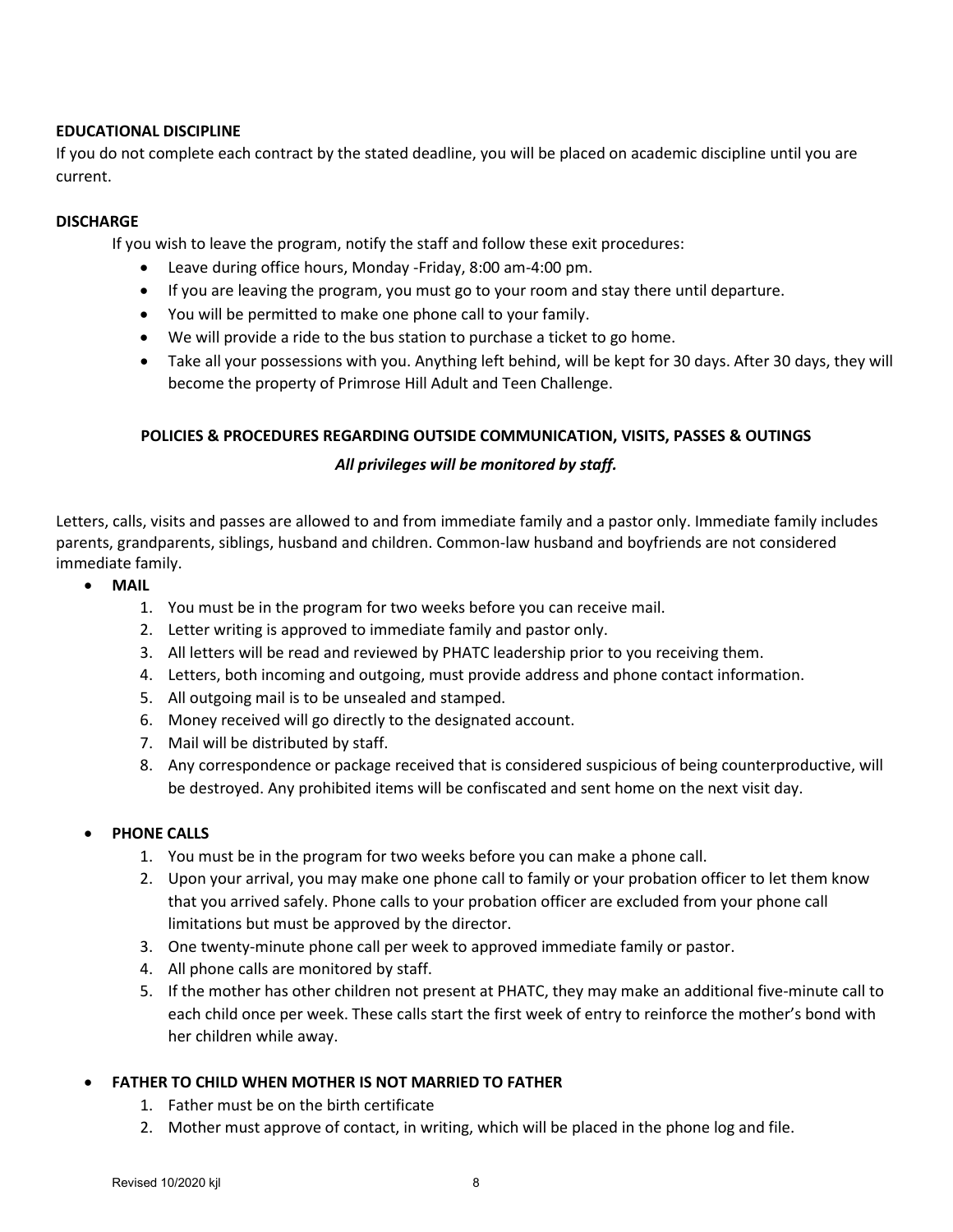- 3. Fathers must be entirely appropriate, loving and kind to his children. If he is not, the call will be immediately terminated and contact reassessed.
- 4. Call time with child is five minutes, twice a week, as approved by PHATC director.
- 5. Child may receive mail from birth father.
- 6. Visits and communication will be determined case by case by PHATC director in discussion with mother.

#### • **VISITS**

- 1. Visits are on the first and third Saturdays of the month, from 10:00 am to 4:00 pm.
- 2. You must be in the program for a minimum of one month before you are permitted to receive a visit on the next scheduled visitation day.
- 3. Only approved family members and pastors may visit.
- 4. Fill out a request form to submit to the director. All visits must be approved by the director a minimum of three days before thevisit.
- 5. Your family are not be in the bedrooms or in any undesignated area.
- 6. Visitors must report to a staff member upon arrival. They must sign in at the beginning and out at the end of their visit. They must enter through the front door.
- 7. The only way a boyfriend may visit, is if he is the father of your child and the child must be present along with an approved chaperone.
- 8. Any visiting children must always be supervised by your visitors. PHATC assumes no responsibility for the safety or wellbeing of your visitors while they are on the premises. If property is damaged, you are responsible.
- 9. Visits must take place in the designated area. You are not permitted to go to your visitor's vehicle.
- 10. You are not permitted to be on any of your visitor's electronic devices.
- 11. Any food donation must be for the general student population. All other food must be consumed during the visit or taken back home with your visitor. Food must be consumed in the designated area. You are responsible for cleanup.
- 12. Any packages brought to you by visitors, must be give directly to the staff member on duty. Any prohibited items will be given to your visitor and returned to their vehicle.
- 13. Gifts given to you must be approved by the staff member on duty. Any money given to you must be given to the staff member to be put in the designated account.
- 14. You may not visit with another student's visitors.
- 15. We reserve the right to ask a visitor to leave if they are not following PHATC guidelines.
- 16. Visitation privileges may be withdrawn at any time at the discretion of the director.

#### • **PASSES**

#### 1. **All passes**

- Each student must fill out a request form to be considered for a pass.
- If All passes must be approved by the staff a minimum of three days before the pass.
- **Passes are granted only if the environment of your visit is deemed safe by the director.**
- Staff on duty must approve departure when your guest arrives. The party picking the student up must check in with the staff and sign the student out.
- **If complications hinder your being on time, call the center. Failure to return on time, may result** in disciplinary action.
- Upon returning to the center, immediately report to staff on duty before proceeding to your room. All bags must be checked by the staff member on duty.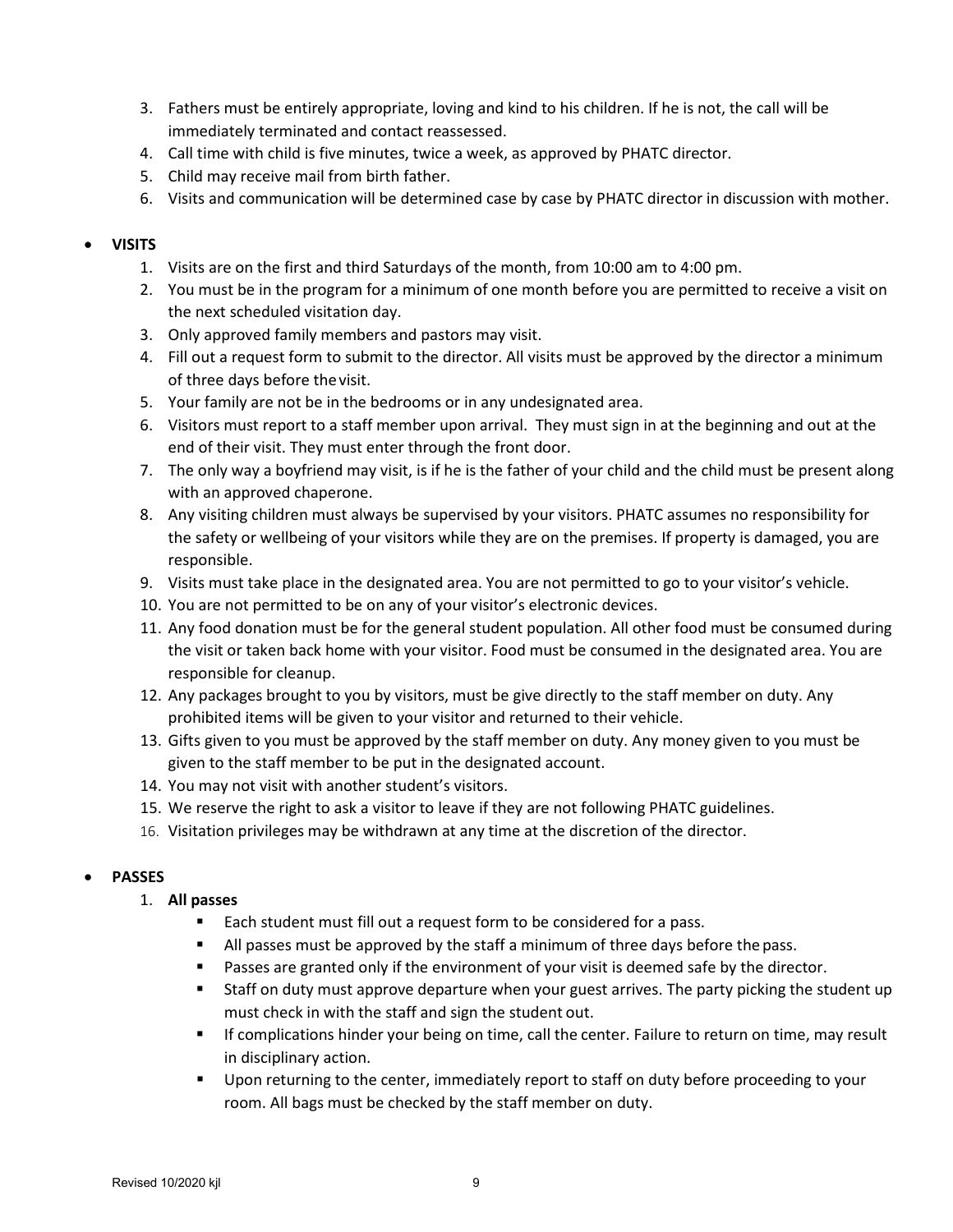#### 2. **Day passes**

- All passes are given at the discretion of the director.
- You are eligible to request a day pass, 10:00 am-4:00 pm once a month, beginning in the 4th month. This pass may only be taken on a visit day, the first or third Saturday of the month.
- 3. **Weekend passes may be taken in the 8th, 9th, and 11th month**.
	- Weekend passes are from Friday 6:00 pm until on Sunday 6:00 pm.
	- Your weekend pass must be taken on a scheduled visit day, the first or third Saturday of the month.
	- **If you use a weekend pass you will forfeit your day pass for the month.**
	- Only a certain number of students can take weekend passes at same time. It is up to staff discretion to approve weekend passes accordingly.
- 4. **You are eligible for a 3-day pass in the 7th month and a 7-day pass in the 10th month.**
	- The three-day pass begins at 8:00 am on Friday and ends at 8:00 pm on Sunday.
	- The seven-day pass begins at 5:00 pm on Friday and ends at 5:00 pm the following Friday.

# • **PHATC GROUP OUTINGS:**

- 1. This time may include going to stores and recreation.
- 2. You will be in a group with PHATC.
- 3. Do not separate yourself from your accountability group. Student money rules apply.
- **LIFE COACH PASSES**
	- 1. In month 4, students are permitted to be off campus once per month for up to 2 hours with their life coach.
	- 2. Students must fill out a request form.

*\*Under extenuating circumstances, the staff may make exceptions to privileges.*

# **GRIEVANCE POLICY**

#### • **Another student**

- 1. If you have a grievance against a fellow student, read Matthew 18:15-20 and Galatians 6:1.
- 2. Follow the procedures outlined.
- 3. If the situation is not resolved, approach a staff member, and explain the situation to her.
- 4. If the situation is still not resolved, go to the director. The director's decision will be final.

#### • **Confrontation policy**

The following violations are exceptions to the grievance policy and should be immediately reported to the staff member on duty. If it is discovered that you know of these violations and did not report them to the staff member on duty, you will be considered a willing party and will be considered for disciplinary action.

- Use of tobacco, alcohol or drugs
- **Threatening a staff or student with physical harm**
- **Violent or abusive behavior**
- **Willful destruction of property**
- **Sexual misconduct or harassment**

#### • **Student rights**

- 1. You have the right to give consent to refuse medication.
- 2. You have a right to humane and safe environment, free from abuse, neglect and exploitation.
- 3. You may not be detained against your will
- 4. You will be granted dignity and personal privacy.
- 5. You have a right to a grievance procedure.